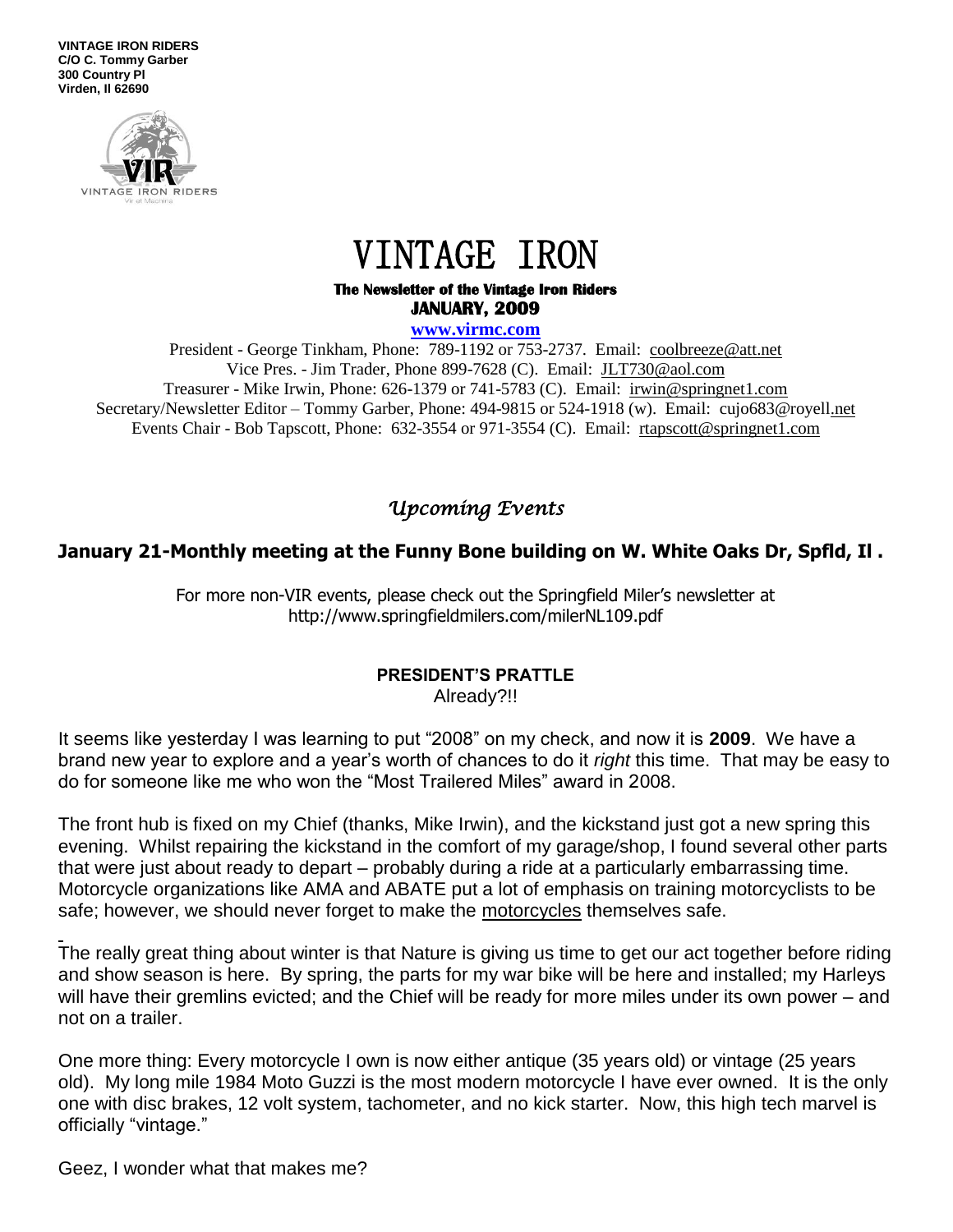## **"Vintage Wisdom"**

Its hard to see just where one stands-when their sitting down.

## **ELECTION OF OFFICERS**

The new officers for 2009 are: George Tinkham, President; Jim Trader, Vice President; Mike Irwin, Treasurer, Tommy Garber, Secretary/Editor; Gary Underfanger, Events/Products Coordinator. However, as George said in his "Prattle," rumor has it that an incoming member has graciously volunteered to take over the job of Secretary/Newsletter Editor. (Thank you both for stepping up to the front table.)

The officers appreciate your faith in their leadership and look forward to another great year of vintage iron riding!

## *Activities*

Hello, I'm Gary "Goog" Underfanger, your new Activities Director. This is a new experience for me, but I'm excited about the challenge. I appreciate the confidence you've placed in me to perform the duties of this position. I want you to know that your suggestions are always welcome and I can be reached at (217) 341-5550 (cell) or (217) 528-9905 (home) or via e-mail at [goog1965@comcast.net.](mailto:goog1965@comcast.net) I have a few ideas that I think everyone would enjoy, but it will take participation from everybody to make these ideas a reality. I will share these ideas at our next Vintage Iron Riders at this months meeting which is January 21, 2009. Please bring ideas of your own to share. I look forward to working with all of you.

## **Upcoming Events**

Jan, 16 &17, 2009 – Sullivan Auctioneers, Hamilton Illinois - Several dozen 60s and 70s Japanese Motorcycles, hundreds of N.O.S. motorcycle parts, and signs and memorabilia. You can check out this site at [sullivanauctioneers@frontiernet.net.](mailto:sullivanauctioneers@frontiernet.net) If you're trying to restore an old Japanese bike, they have a lot of parts here.

March 1, 2009 – A.B.A.T.E. Swap Meet @ Springfield, IL for more information you can call 1-800-87-ABATE.

See you at the meeting. Goog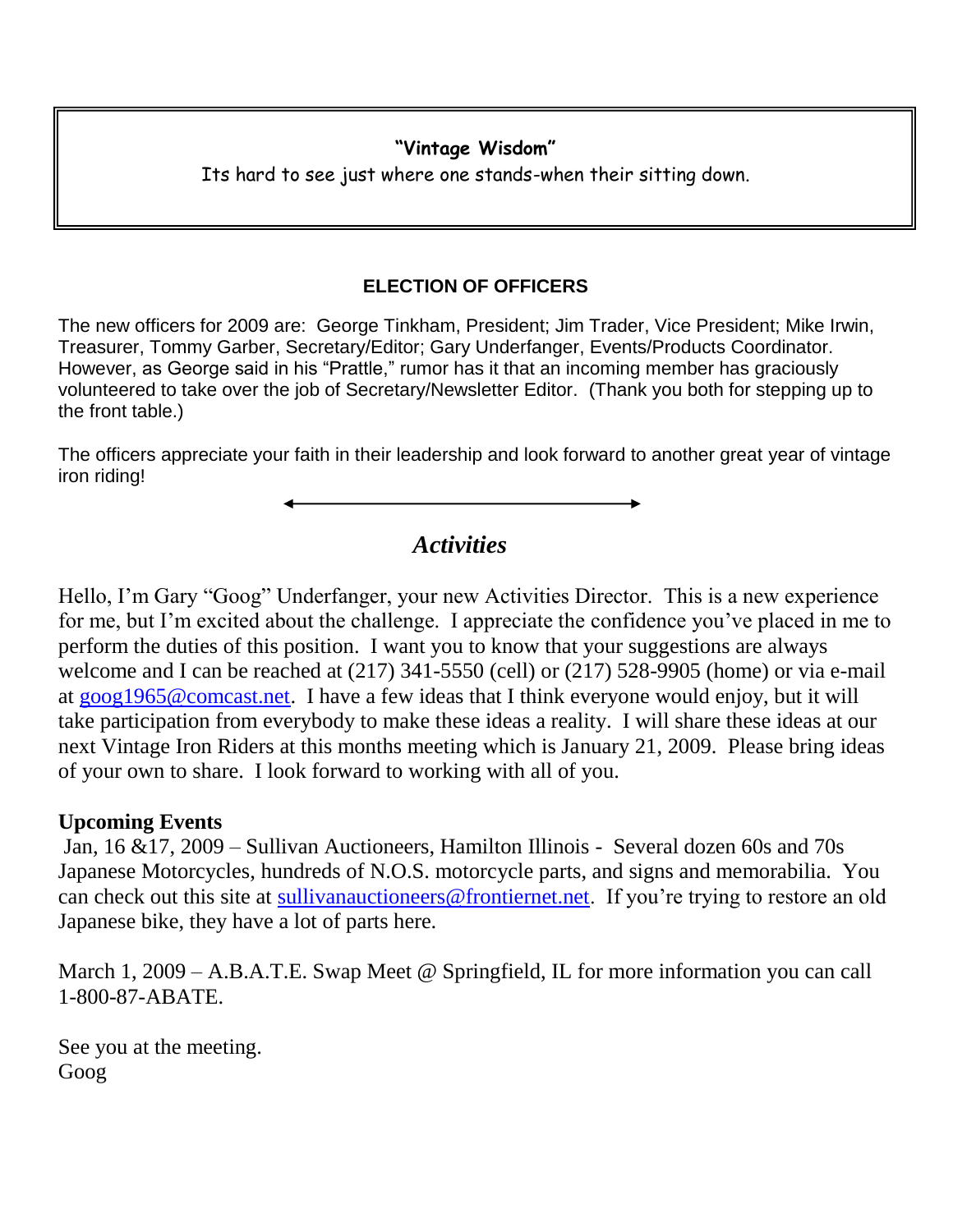#### **FROM THE EDITOR-MOTORCYCLE OF THE MONTH**

**Motorcycle history** begins in the second half of the 19th century. Motorcycles are descended from the "safety bicycle," a bicycle with front and rear wheels of the same size and a pedal crank mechanism to drive the rear wheel.

Despite some early landmarks in its development, motorcycles lack a rigid pedigree that can be traced back to a single idea or machine. Seemingly, the idea seems to have occurred to numerous engineers and inventors around Europe more-or-less simultaneously.

Here is bike I found online while attempting to find an example of one of the earliest functional motorcycles.



The inspiration for what might arguably be the first motorcycle, was designed and built by the German inventors Gottlieb Daimler and Wilhelm Mayback in Bad Cannstatt (since 1905 a city district of Stuttgart) in "1885." This first petroleum-powered vehicle, although it was essentially a motorized bicycle, was called the *Reitwagen* ("riding carriage"). They had not set out to create a vehicle "form" but to build a simple carriage for the engine, which was the focus of the endeavour.

Obviously (from the picture) this bike is currently ownd by George Tinkham and will appear on one of our future rides, on a trailer of course…

My name is Tommy Garber. I am perhaps the newest member and really excited about being associated with the club. I have owned many bikes over the years, and currently own a 1981 BMWR100CS. Although the bike was in great shape when found, I have been in the restoration mode for about a year. With the technical help and advice of club members, Dave Reischauer, Rod Westendorf, and Bill Follis, the old bike appears quite wonderful for its age and is ready for events in the upcoming riding season…

Thoughts, ideas, and advice are all welcome.

.

Final thoughts: "Provided your not in a hurry, speed up."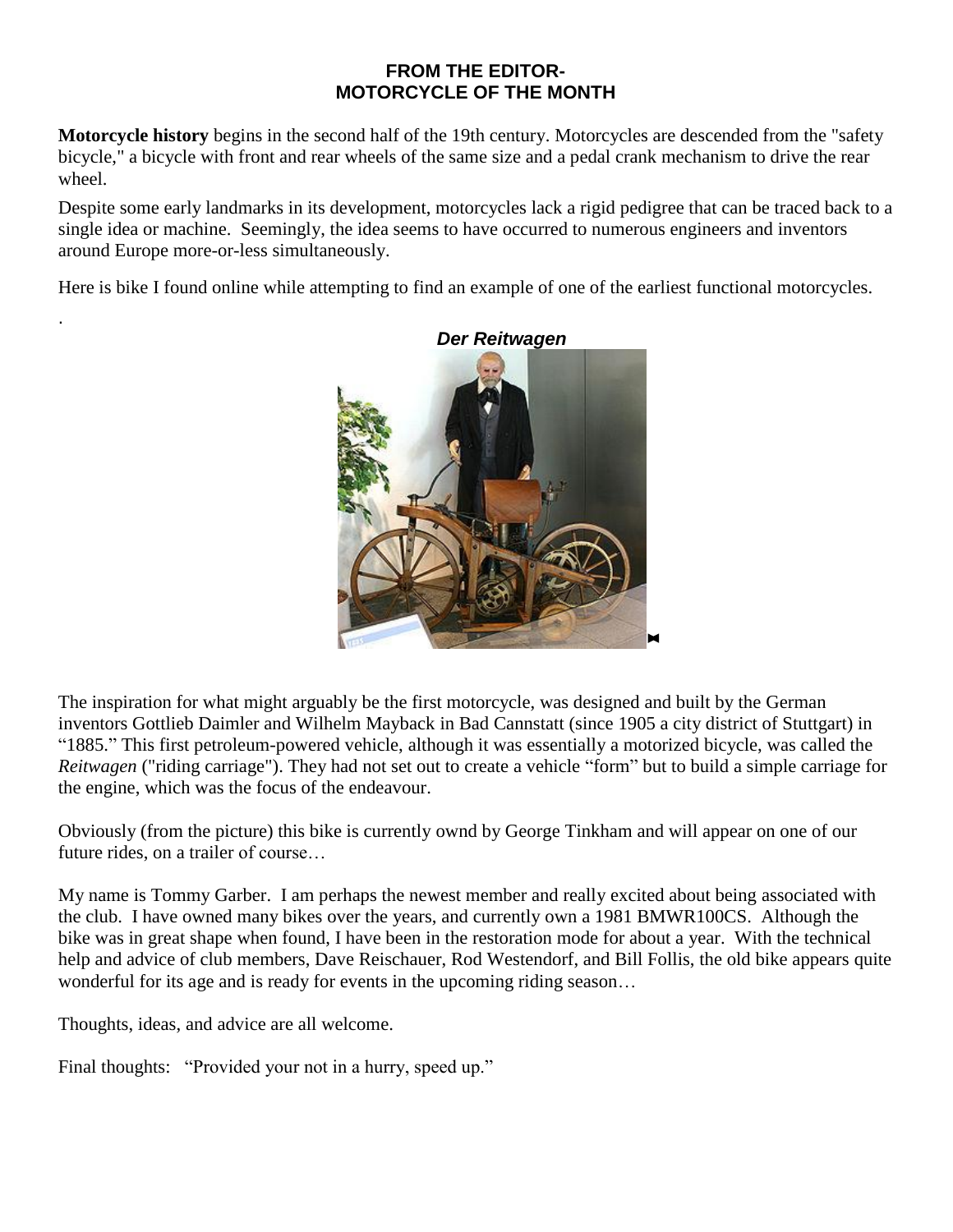#### **MINUTES OF MEETING Vintage Iron Riders Diamond's Buffet December 17, 2008**

Meeting called to order at 7:45 PM by president Tinkham.

We observed a moment of silence in memory of deceased members JoAnn Charles, Dave Yost and Jeff White.

New members making application and recommended for approval by the Board are Tom Garber, Joe Millburg and Jim Grahn. Members voted by voice vote for approval. Tom Garber has volunteered to take over the secretarial/newsletter duties, as Carol wants to resign. Motion made and seconded to appoint Tom. Motion carried.

George reported that the 2009 calendars are available for \$10. He also mentioned that dues are now due for 2009.

George noted that we have had outstanding participation by several members of the club and presented Bob Tapscott with a gift of the book, "Springfield Aviation," that has been signed by the author, Job Conger. He also brought can tabs and presented them to Lisa Casson, who promised to set up a ride to Ronald McDonald House to present them.

Bob Tapscott commended Carol Edwards for the job she has done as secretary/newsletter editor and setting up the web site and presented her with an appreciation crystal and gift certificate from Longhorn Steakhouse.

George was asked about and reported on the motorcycle funds case against the Governor. They are still trying to get funds returned and stop more from being taken out.

Bob Tapscott commended Mike Scarborough for being a dedicated rider, in that he lives in southwestern IL, but still rides to Springfield to meetings, as well as numerous other events. Roy Sims presented him with a metal "shield" to honor him. Roy also presented a shield to George Tinkham for the "most trailered mileage" in the club; and one each to Bob Tapscott and Carol with a shield for their dedication to the club. Emerson Roderick asked if there had been a discussion about paying for gas – by the first person who breaks down on a ride!

Carol presented George with a small gift book entitled "Lawyers and Other Reptiles."

Alvin Edwards was the recipient of a "tool box" from an anonymous donor that included a reference to injured fingers…

Motion made and seconded to adjourn. Meeting adjourned at 8:00 P.M.

Carol Edwards, Secretary

**-------------------------------------------------------------------**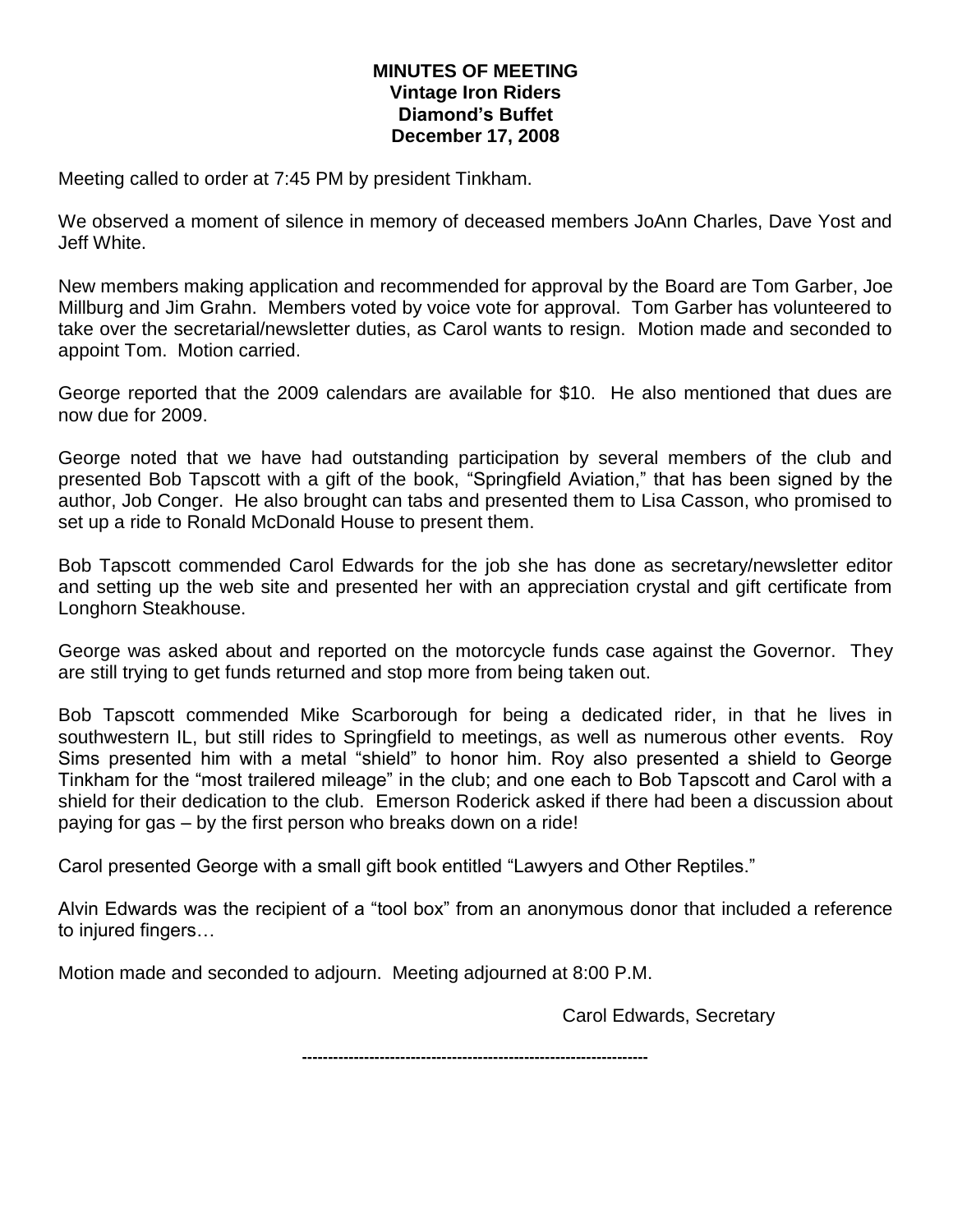#### **DUES ARE DUE FOR 2009.**

### **PLEASE PAY AS SOON AS POSSIBLE SO WE CAN UPDATE THE ROSTER!**

**\_\_\_\_\_\_\_\_\_\_\_\_\_\_\_\_\_\_\_\_\_\_\_\_\_\_\_\_\_\_\_\_\_\_\_\_\_\_\_\_\_\_\_\_\_\_\_\_\_\_\_\_**

#### **MINUTES OF BOARD MEETING Vintage Iron Riders Bernie & Betty's January 7, 2009**

Meeting called to order at 5:10 P.M. George, Jim, Mike, Carol and Gary were present.

There were no Applications for Membership.

We need to emphasize in the newsletter that dues are now due and should be paid immediately or at the January meeting.

We also need to let members know that calendars are still available and can be purchased at the January meeting.

Gary handed out a newsletter article for approval. Ideas for various events were discussed, such as asking members of some of the smaller communities to host a picnic on the square; hold our own swap meet; work with IMDA or other organization to put on a larger swap meet to include dealers, suppliers, etc.

Gary asked if we wanted to buy a spot at the ABATE Swap Meet on March 1<sup>st</sup>. Board thought that would be a good idea, but will bring it up at the meeting. Cost should be around \$35. George said he personally would chip in on the cost. Jim is going to see if Bob Tapscott still has any of our brochures.

George suggested that the members talk about their projects so that we can network with each other for parts, repairs, etc.

Gary asked if we would be interested in putting together a package to attend the auction in Las Vegas. This was discussed. Mike said that if we get enough to fill the plane, the airline would come to Springfield.

George is going to send Carol the format and list of companies for the insurance survey.

Gary asked about raffling a VIP package for the September Springfield Mile. This will be discussed further.

There being no further business to discuss, the meeting adjourned at 6:05 P.M.

Carol Edwards, Acting Secretary